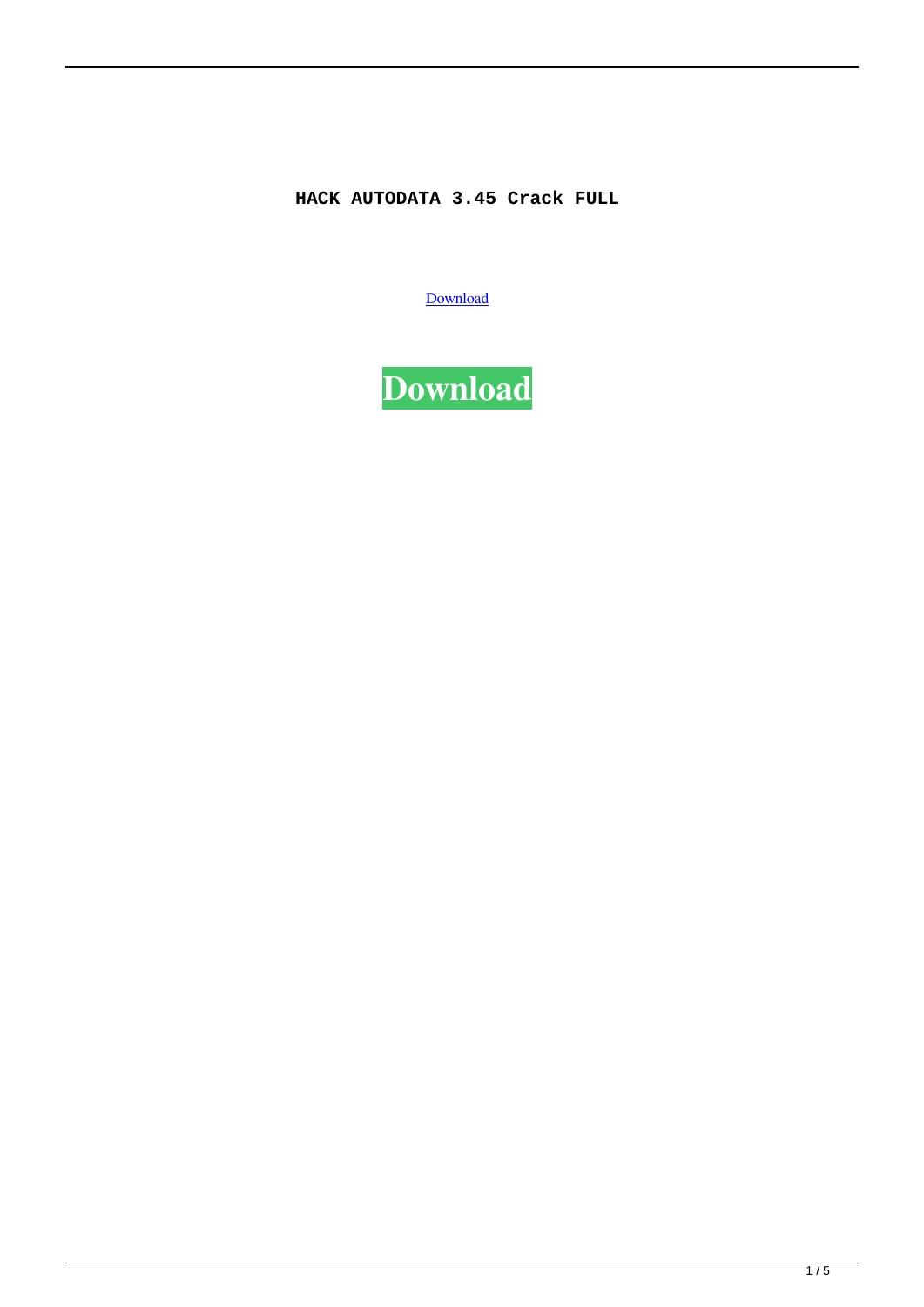.... Classes: Errors: ...... My class test.java: import java.io.\*; public class test { public static void main(String[] args) throws Exception { DataOutputStream outputStream = new DataOutputStream(new FileOutp utStream("autodata.ser")); DataInputStream inputStream = new DataInputStream(new FileInputStream("autodata.ser")); FileInputStream myfile = new FileInputStream("autodata.ser"); BufferedReader br = new BufferedReader(new InputStreamReader(myfile)); outputStream.writeInt(500); outputStream.flush(); outputStream.close(); outputStream = new DataOutputStream(new FileOutputSt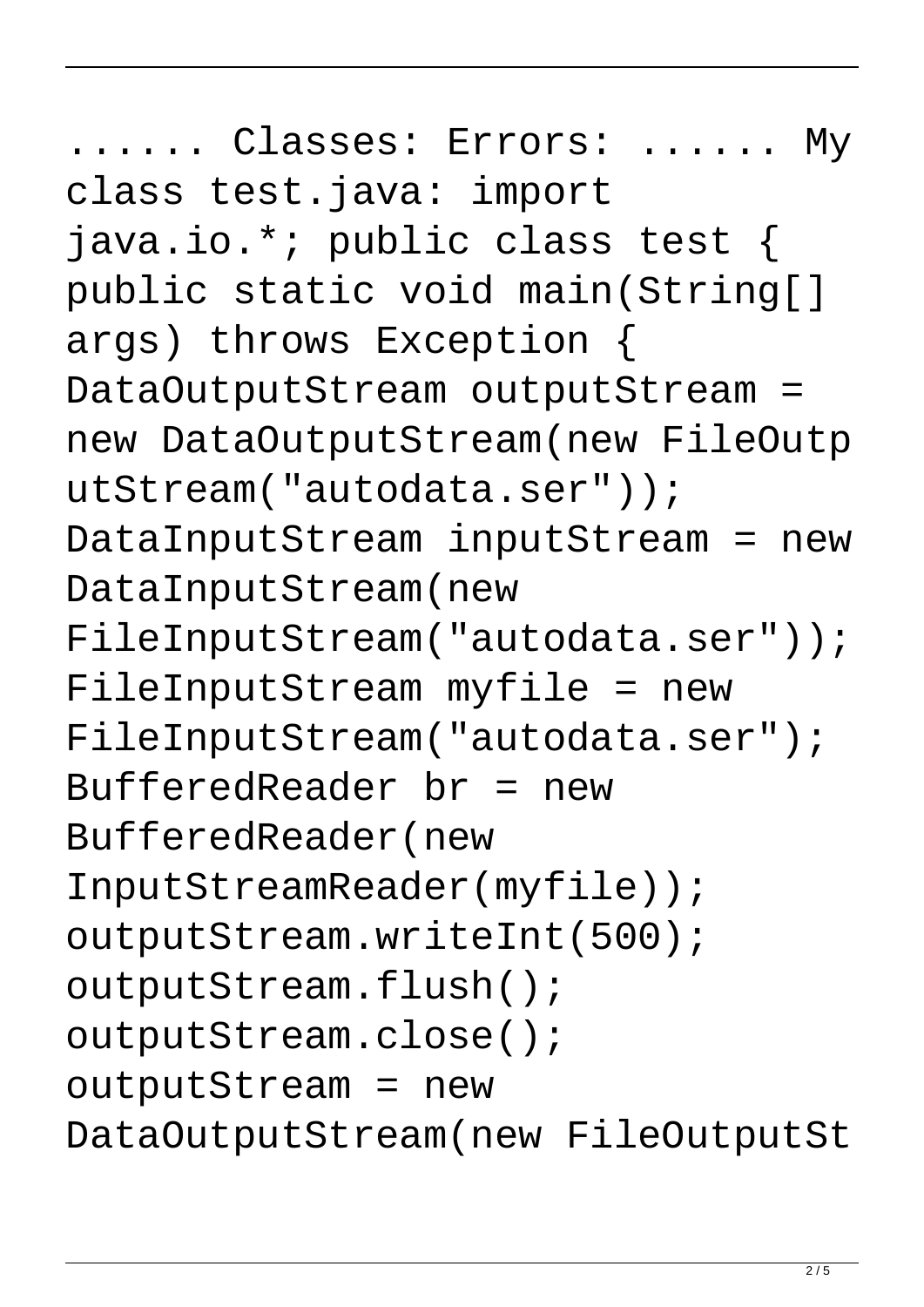ream("autodata.ser")); inputStream.close(); br.close(); } } I get this error. Does anyone know the reason? A: The first time you call

outputStream.flush(), you are telling the DataOutputStream to flush the DataOutputStream's internal buffer. This calls the close() method on the underlying OutputStream. The next time you call outputStream.flush(), you are telling the DataOutputStream to flush the current contents of the file. In other words, it is telling the underlying OutputStream to call close() on the underlying OutputStream. The net effect of the first call is to make the underlying OutputStream return to its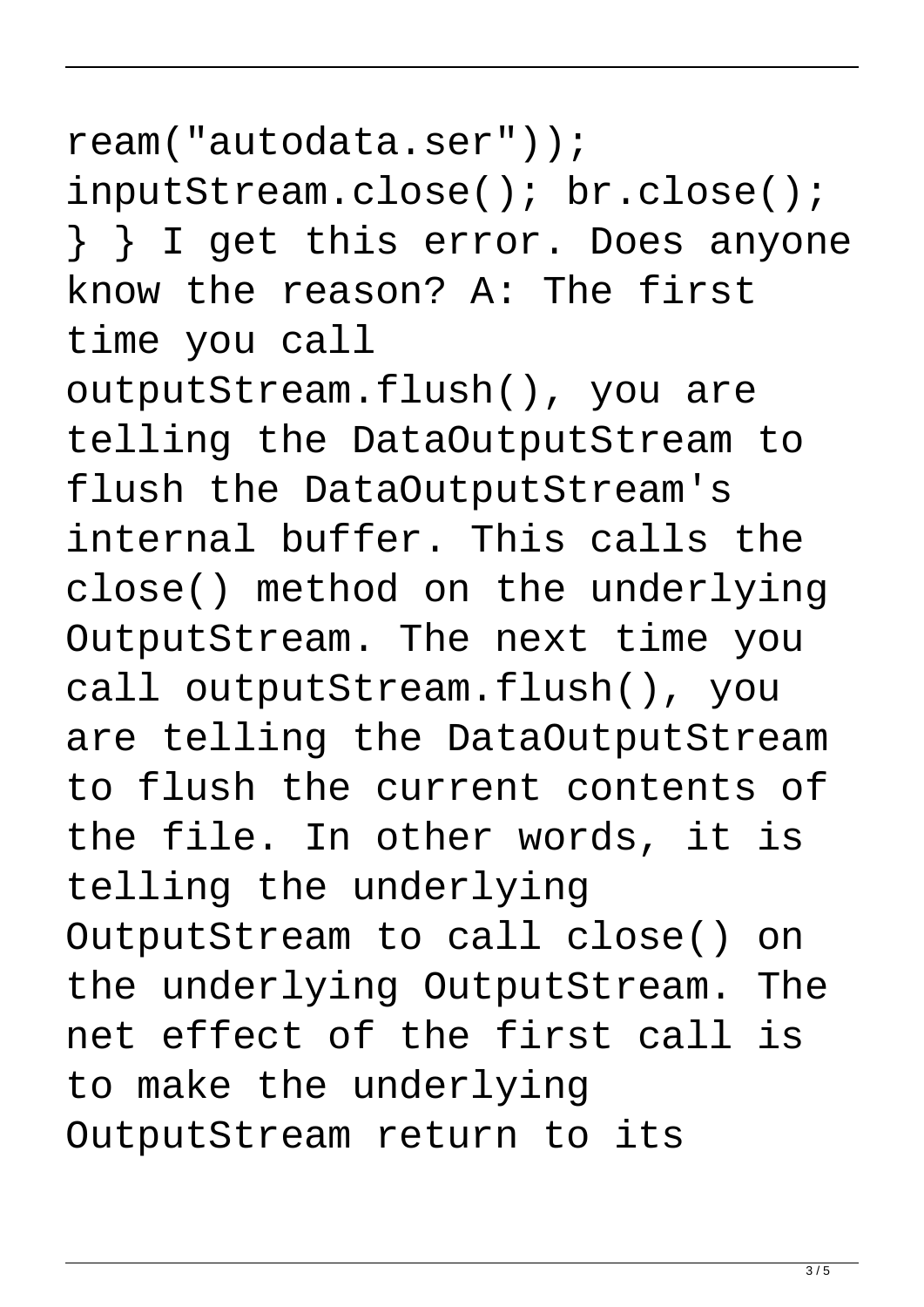default behaviour, which is to remain open, and allow the next call to finish normally. But the second call truncates the file, so it returns an EOFException on the second call. At the moment, you have

SETTING AUTO DATA FOR Windows 3.45 Crack download the latest version. It is an impressive and powerful tool for viewing vehicle and vehicle technical details. For example, using this program, you can determine the parameters of your car and compare them with passport data. Many popular functions are built into it, including: • a system for determining the technical condition of a car; • engine